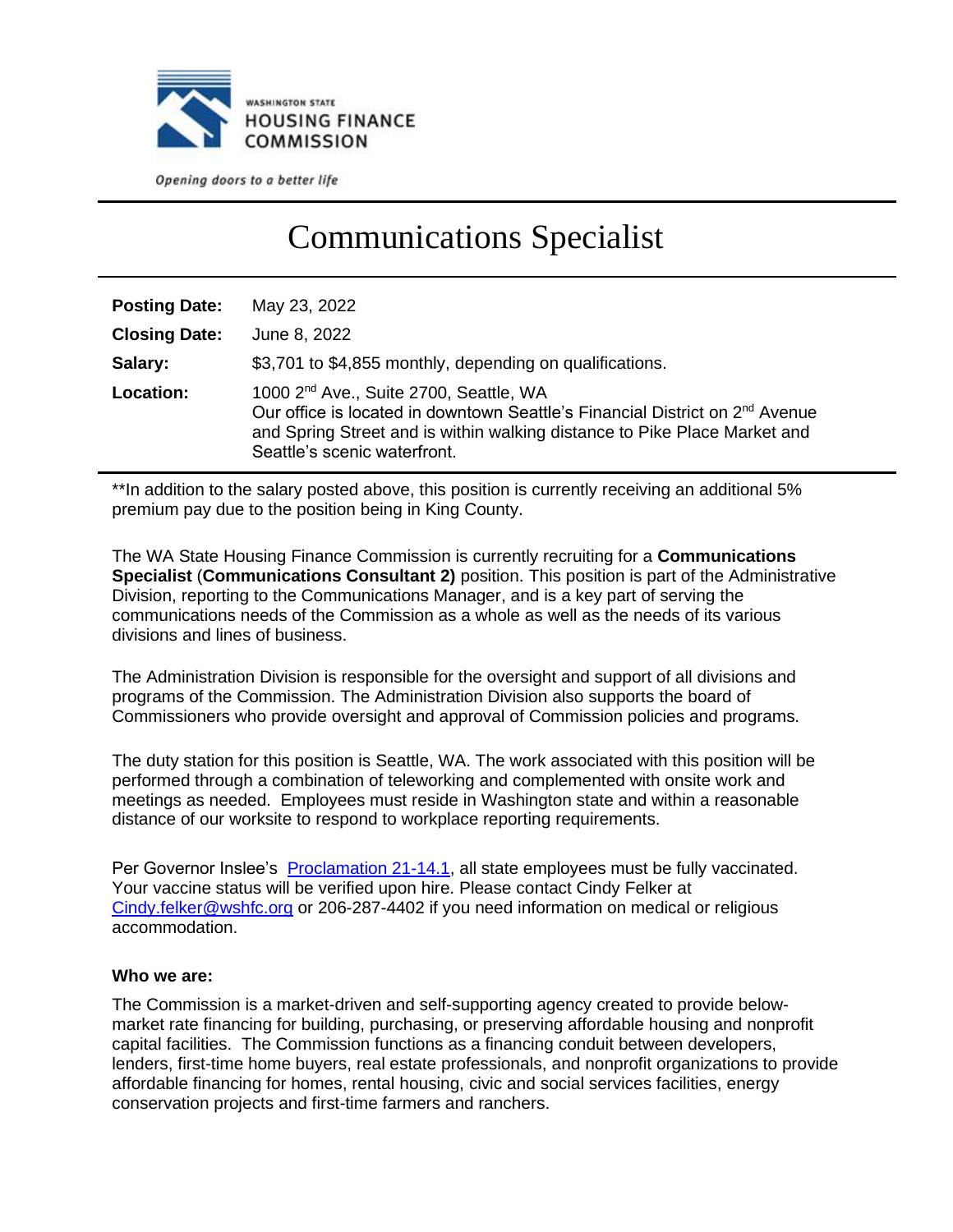We believe that creating a diverse, inclusive, and equitable environment is important and vital to the success of the Commission. We believe in working together to create an environment free from harassment and discrimination and moving beyond simple tolerance to embracing and celebrating the rich dimensions of diversity contained within each individual.

### **Principal Responsibilities:**

Writes and edits content for printed publications, press releases, talking points, marketing pieces, correspondence, social media, and other internal and external purposes.

Provides basic graphic design for internal and external use, including presentations, marketing pieces, items for display, advertisements, and other purposes.

Gathers data internally from the Commission's database or from other staff; performs basic analysis to understand its meaning; and conveys it effectively in writing and/or in graphics to a general audience.

Helps create presentations by working with presenters to hone script and slides, designing slide templates, editing content, creating images, etc.

Identifies and interviews customers and stakeholders of the Commission and writes their quotes and stories for publications, marketing materials, online, etc.

Helps to develop effective communications strategies and creative solutions for both specific business needs and for the Commission as a whole.

Designs and analyzes simple surveys for various programs.

Creates appropriate and effective posts for social media that engage partners, staff, and others in the community. This includes seeking out and using appropriate "handles" and hashtags, as well as accompanying images.

Helps to gather and organize photographs and electronic images to be used for a wide range of purposes, including presentations by staff, social media posts, marketing materials, printed publications, etc. Performs basic photo editing such as cropping, color adjustment, etc.

#### **We are most interested in candidates who meet or exceed the following desired criteria:**

- Ability to communicate and collaborate effectively with a wide variety of people and to project professionalism to internal and external partners of the Commission.
- Strong writing ability, particularly the ability to write appropriate and effective content for a wide range of purposes and audiences.
- Good judgement and creativity in conveying facts and ideas to an audience.
- Diligence, strong work ethic and self-motivation.
- Ability to develop positive, productive, respectful working relationships with customers and co-workers.
- Bachelor's degree in a communications field or a combination of education/experience which demonstrates skills in communications.
- Ability to effectively manage and prioritize multiple projects at a time.
- Ability to work independently and to proactively identify tasks and problems to solve.
- Ability to take direction and improve in response to feedback.
- Strong sense of visual design and ability to create effective graphic design on a limited basis for external and internal use.